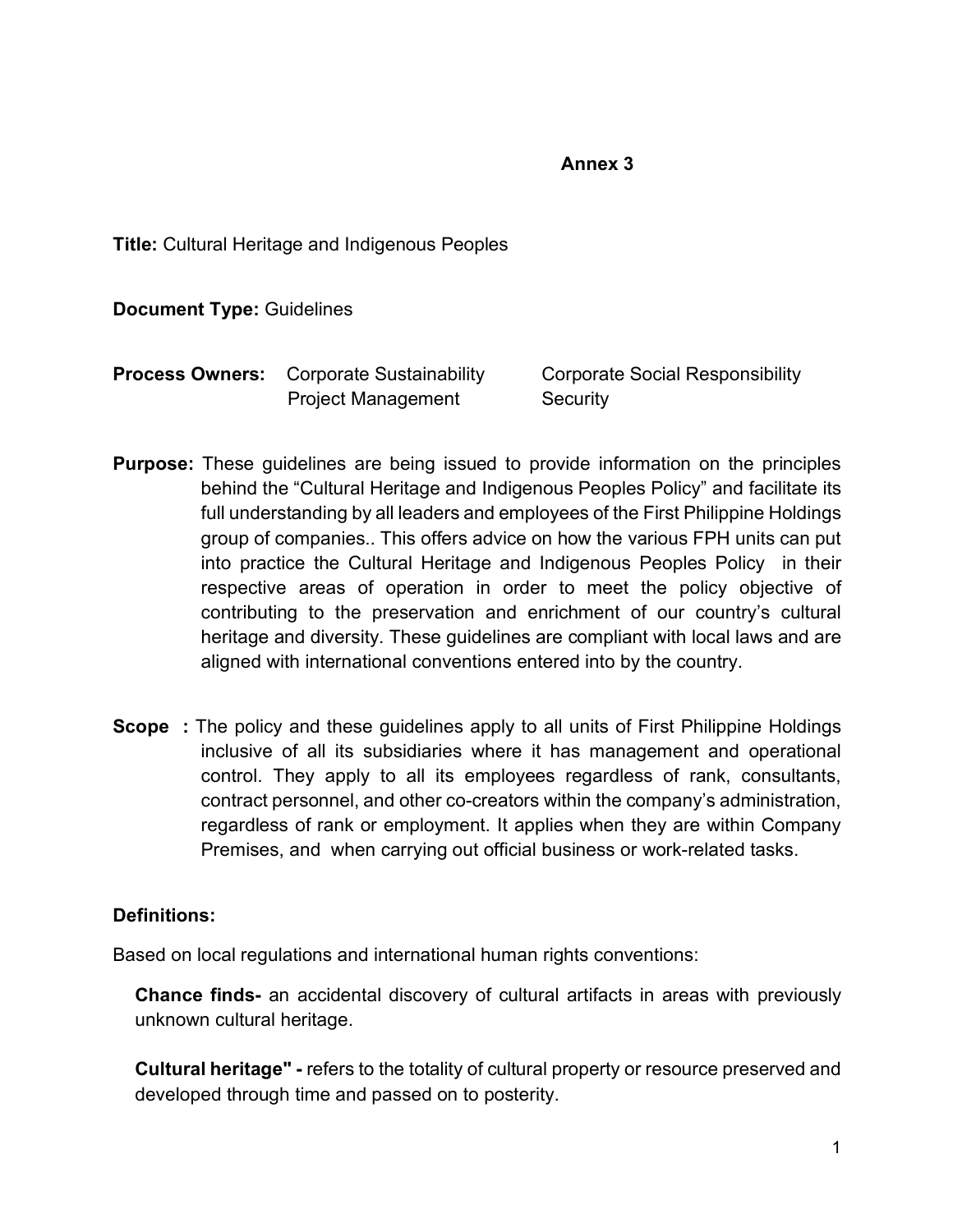**Cultural property**- refers to all products of human creativity by which a people and a nation reveal their identity, including churches, mosques and other places of religious worship, schools and natural history specimens and sites, whether public or privatelyowned, movable or immovable, and tangible or intangible.

**Customary laws-** consist of customs that are accepted as obligatory rules of conduct or practices and beliefs vital and intrinsic part of the IPs social and economic system

**Indigenous Peoples** (IP) - a group of people who have continuously lived as an organized community on communally defined territory who have claims of ownership, since time immemorial on the territories they occupy. Irrespective of their legal status, they have retained some or all of their own social, economic, cultural, and political institutions apart from the mainstream society.

**Intangible cultural heritage"** - refers to the practices, representations, expressions, knowledge and skills, as well as the instruments, objects and artifacts associated therewith, that communities, groups and individuals recognize as part of their cultural heritage, such as: (1) oral traditions, languages and expressions; (2) performing arts; (3) social practices, rituals and festive events; (4) knowledge and practices concerning nature and the universe; and (5) traditional craftsmanship.

**Sacred site**- refers to a place, object, structure or a natural feature of area held by government of IPs of particular importance in relation with the custom of indigenous cultural community

**Traditional knowledge**- refers to practices and innovations of indigenous communities embodying their traditional lifestyles

## **Legal Mandates:**

- 1. Cultural Heritage
- Philippine Constitution of 1987 (Art. XIV, Sec. 14-17 on the duty of the State to foster the preservation and enrichment of the Filipino culture)
- Republic Act 10066 of 2009 (National Cultural Heritage Act) and its Implementing Rules and Regulations
- UNESCO Convention for the Safeguarding of the Intangible Cultural Heritage of 2003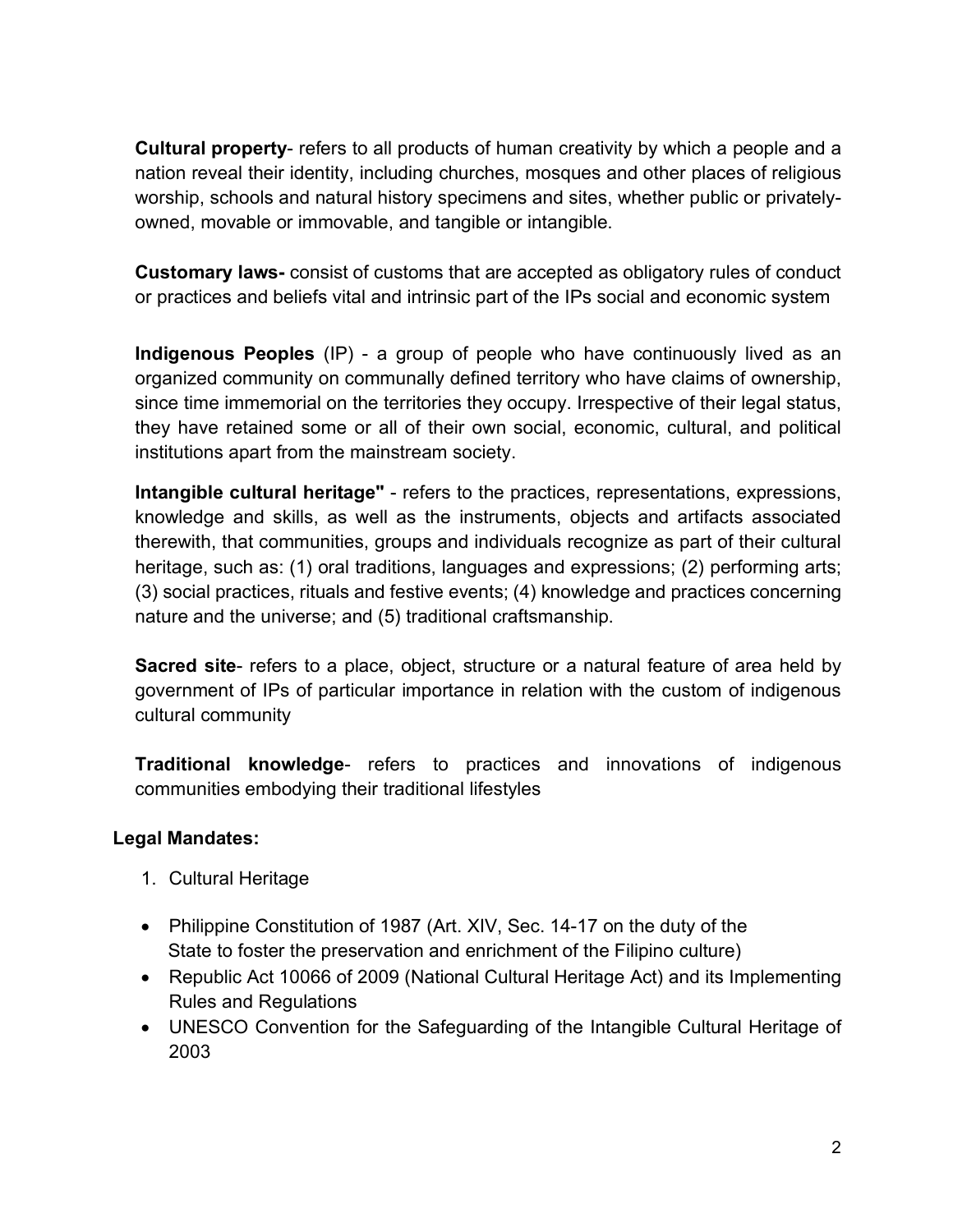- 2. Indigenous Peoples (IP)
- 1987 Philippine Constitution, Article III, Bill of Rights
- Republic Act 8371 of 1997 (Indigenous Peoples Rights Act) and its Implementing Rules and Regulations
- UN Declaration on the Rights of Indigenous Peoples of 2007
- 3. Related Issuances
- Human Rights
	- 1987 Philippine Constitution, Article III, Bill of Rights
	- UN Universal Declaration of Human Rights of 1948
	- UN International Covenant on Civil and Political Rights of 1996
	- International Covenant on Economic, Social and Cultural Rights of 1996
	- International Convention on the Elimination of All Forms of Racial Discrimination of 1969
- Biological Diversity
	- Convention on Biological Diversity of 1992

## **Related Documents:**

- FPH Code of Conduct and Business Ethics
- FPH Human Rights Policy

## **Fundamental Principles:**

The company's "Cultural Heritage and Indigenous Peoples Guidelines" shall adhere to the following principles:

● Protection of cultural integrity

Preserve the tangible and intangible cultural heritage of the Philippines and of the host country (in the case of international projects) pursuant to local laws and international conventions.

• Social justice and human Rights

The fundamental human rights and freedoms of individuals and their roles in the practice of their culture as embodied in national and international conventions shall be upheld and respected.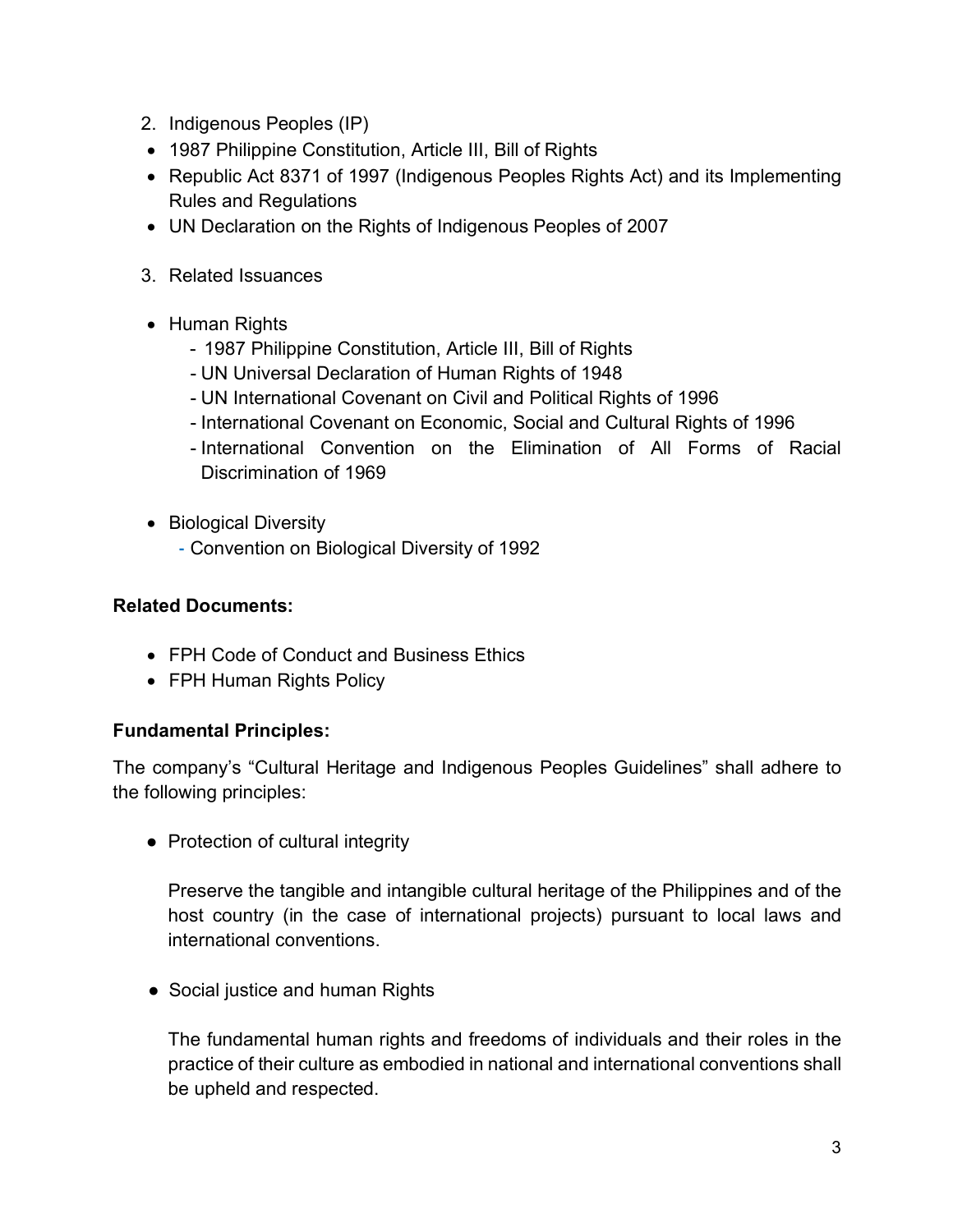• Free and Prior Informed Consent (FPIC)

Consent from IPs must be obtained before the implementation of any activity affecting their territories and in the development and use of natural resources therein, as mandated in R.A. 8371 Indigenous People's Rights Act of the Philippines.

# **Guidelines for the Respect for Cultural Heritage and Indigenous Peoples**

1.0Governance on Cultural Heritage and Indigenous Peoples

In contributing to the preservation of the country's cultural heritage, the company will be guided by existing governance instruments consisting of corporate policies, national laws and international conventions signed by the Philippines. The alignment with international norms is important in the light of the expansion of the company beyond Philippine shores. In particular, these issuances are earlier identified under "Legal Mandates".

The other governance instruments in the company that will guide the "Cultural Heritage and IP Guidelines" are listed below:

- The guidelines adhere to the Lopez values, specifically nationalism and social justice.
- The "FPH Code of Conduct and Business Ethics" contains the policy that upholds the preservation of the country's heritage and the respect for IP culture.
- The company's commitments are contained in the "Cultural Heritage and Indigenous Peoples Policy" stated below:

*Affirming the Lopez value on social justice, First Philippine Holdings Corporation recognizes Indigenous Peoples (IPs) as valuable partners in our areas of operation. In the conduct of our business, we uphold their rights to their territories, cultural integrity and self-determination. This is our contribution to the preservation and enrichment of our nation's cultural heritage and diversity.*

The FPH Board through its Corporate Governance Committee has oversight responsibility in the implementation of corporate sustainability which includes the policy on "Cultural Heritage and Indigenous Peoples".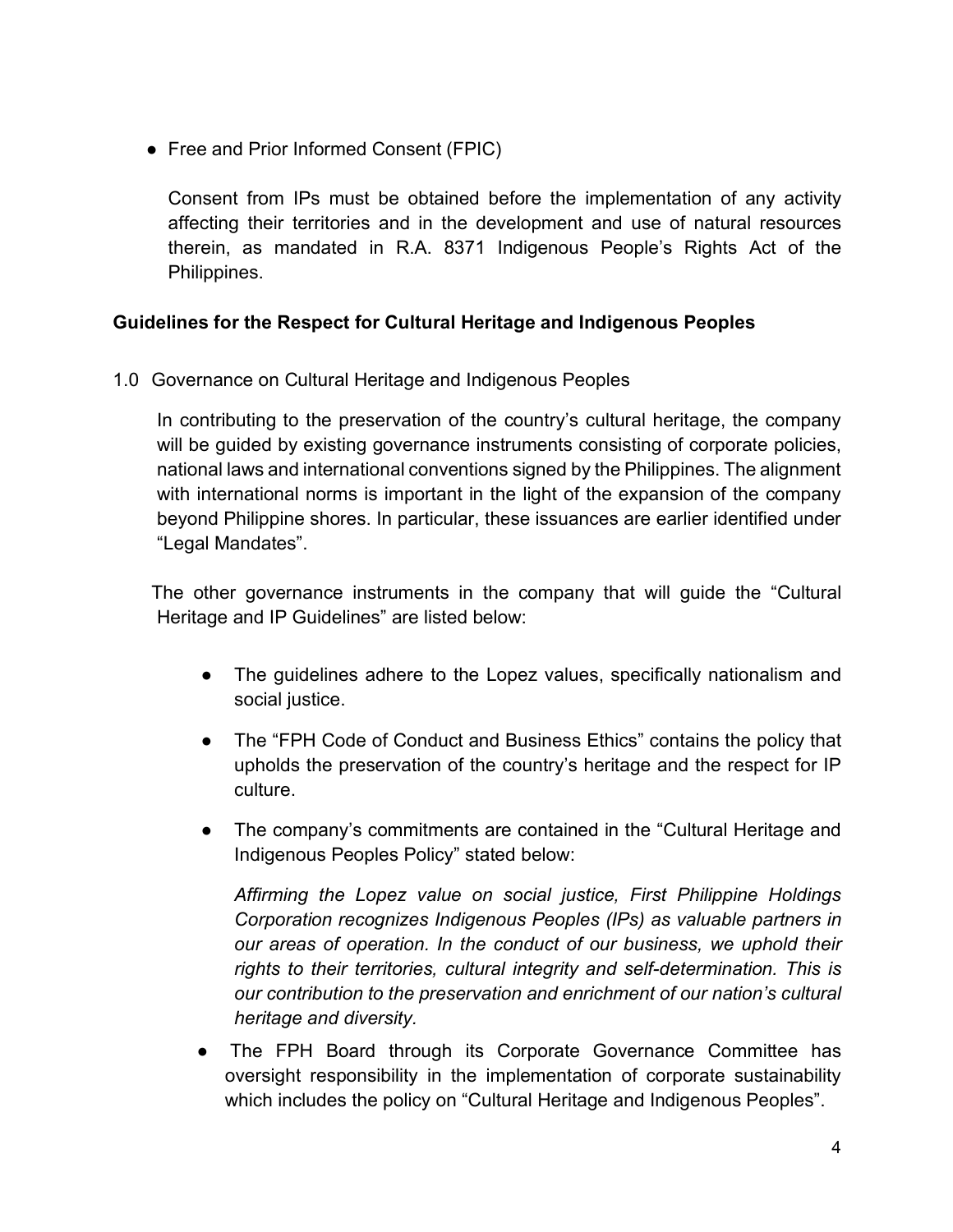The company conducts information education seminars as well as embedding activities on its environmental and social safeguards policies, including cultural heritage and IP for all its officers and employees to ensure compliance with the policy.

#### 2.0 Coverage of Cultural Heritage

 Cultural heritage is the way of life developed by a distinct community and passed on from generation to generation, including customs, practices, places, objects, artistic expressions and values. These are manifested as tangible and intangible heritage. The guidelines cover the following categories of cultural heritage:

2.1Tangible heritage which is either:

- moveable or immovable objects, property, sites, structures, or groups of structures, having historical, cultural, artistic, and religious values to the country, people or community
- unique natural features or resources with cultural, religious, spiritual or symbolic significance for a nation, people or community associated with that feature such as sacred mountains, forest, trees, landscapes

Tangible cultural heritage includes the elements in the surroundings that can influence the state of the cultural resource or property.

## 2.2 Intangible cultural heritage

An intangible cultural heritage are practices, knowledge and skills as well as objects and artifacts associated therewith, that communities, groups and individuals recognize as part of their cultural heritage, They are in the form of a) oral traditions, languages and expressions; b) performing arts; c) social practices, rituals and festive events; d) knowledge and practices concerning nature and the universe; and e) traditional craftsmanship.

## 2.2.1 Cultural Diversity

The company promotes cultural diversity in its workplace and respects the cultural diversity of its external stakeholders. Their diverse knowledge and skills help the Company make informed plans and decisions and to effectively manage and implement its projects for culturally-sensitive operations.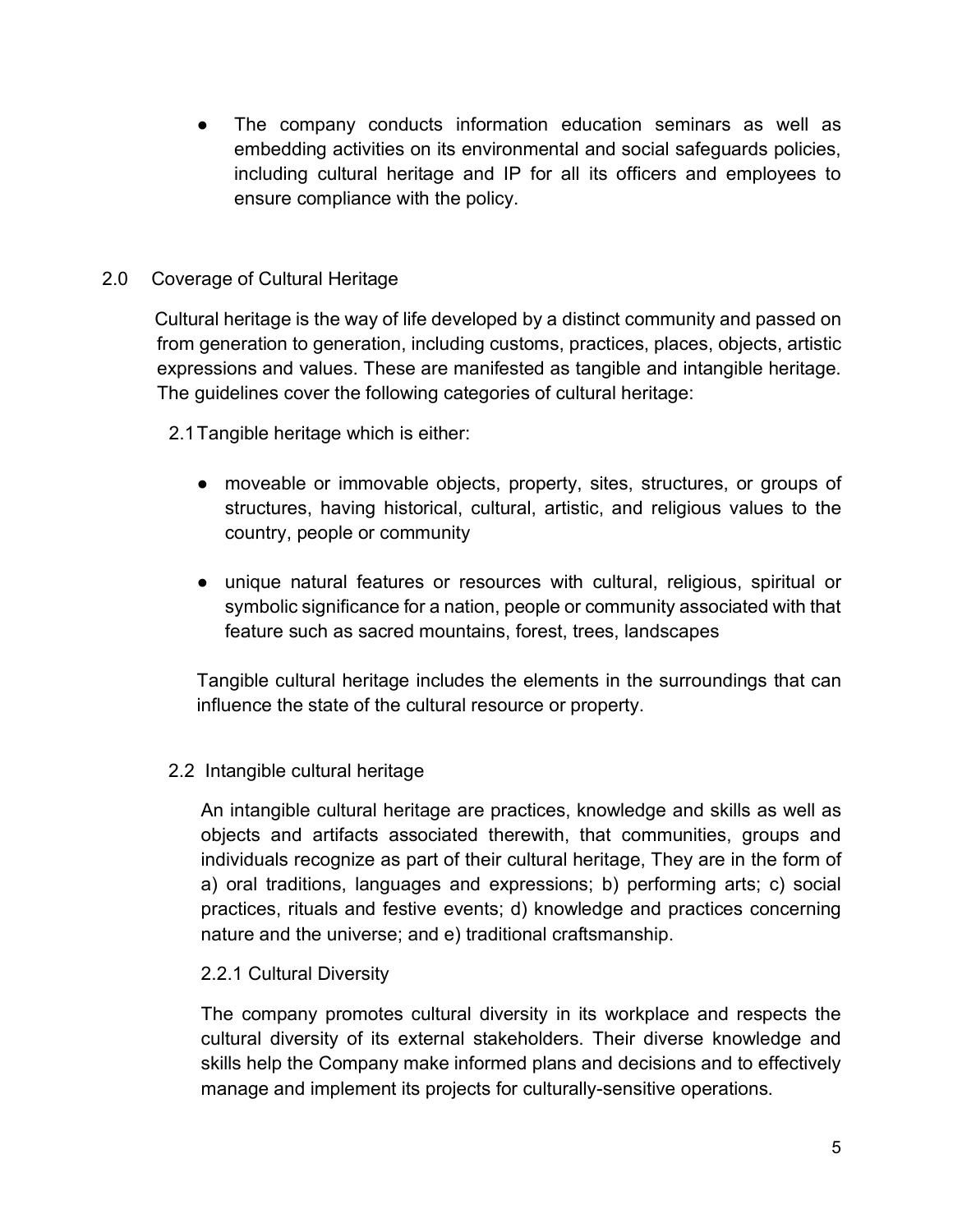## 2.2.2.Indigenous Peoples

An intangible cultural heritage of significance is the IP culture which is also known as a living heritage. Special attention is given to IP given that they are a vulnerability sector. IPs are protected by national laws and international conventions entered by the country. IPs also have direct influence over the projects of the company found in their territories and vicinity or future ones that will be found therein.

The Indigenous Peoples Rights Act (IPRA) of 1997 identifies the four bundles of right of the IP:

- right to ancestral lands and domains
- right to self-governance and empowerment
- right to social justice and human rights
- right to cultural integrity
- 3.0 Respect for Cultural Heritage and Indigenous Peoples in Company Operation

When the company's projects involve cultural heritage areas, objects or practices, the following must be considered:

3.1 Project planning

During project preparation and planning, the company must take into account:

- due diligence on the presence or absence of cultural heritage and IP areas and if they are present, cultural heritage must be included in the Environmental and Social Impact Assessment (ESIA) process of the project so that preventive and mitigating measures may be developed
- procedures to undertake in case of "chance finds" or accidental encounter of cultural artifacts

## 3.2 Consultation

To ensure the full understanding of the of situation in the project area and to assure the stakeholders that their views will be incorporated in the project decision and measures, stakeholders who have relationships with the cultural resources under consideration must be consulted.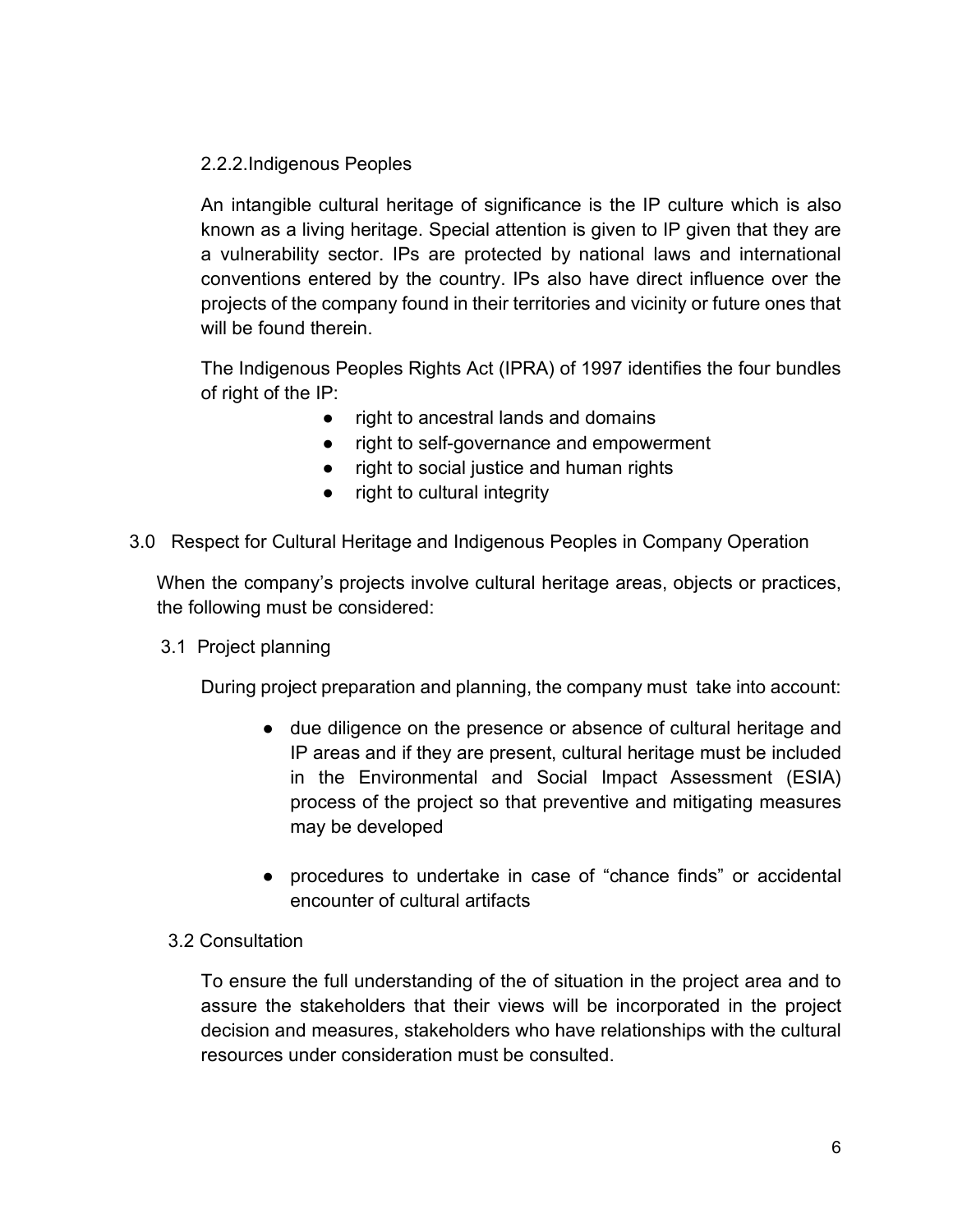For cultural matters, the following are the relevant stakeholders (but not limited to) who may need to be consulted:

- affected communities in the project area
- historical or traditional users and owners of cultural heritage
- traditional communities that embody the traditional way of life
- government agencies on archeology and national culture
- local museums, cultural institutes and universities
- concerned civil society and non-governmental organizations

#### 3.3 Cultural impact assessment

A cultural impact assessment is the evaluation of the effects of a proposed development on the cultural resources/property and the way of life of a group of people with their participation. Consistent with the holistic approach of FPH and considering the close relationship of culture with people and the environment, the cultural impact assessment can be integrated into a single process under the project's ESIA.

## 3.4 Operational concerns

## 3.4.1 Tangible Cultural Heritage

Civil works during project development have the potential to adversely affect tangible cultural resources and properties. As in the ESIA principle of mitigation hierarchy, impacts must first be avoided and if they cannot be avoided, measures that can minimize the adverse effects must be adopted. Any measure that will be undertaken must assure the authenticity, integrity and functionality of the cultural resource or property. The transfer of immovable national cultural treasures is prohibited based on the national law.

Notwithstanding the ESIA, cultural impact assessment and consultations, there can be accidental discovery of cultural resources and properties also known as "chance find" which is an unanticipated discovery of cultural artifacts in areas with previously unknown cultural heritage. In this case, procedures must be available in the contracts of service providers to preserve and fully recover these cultural artifacts. The company must implement the following measures: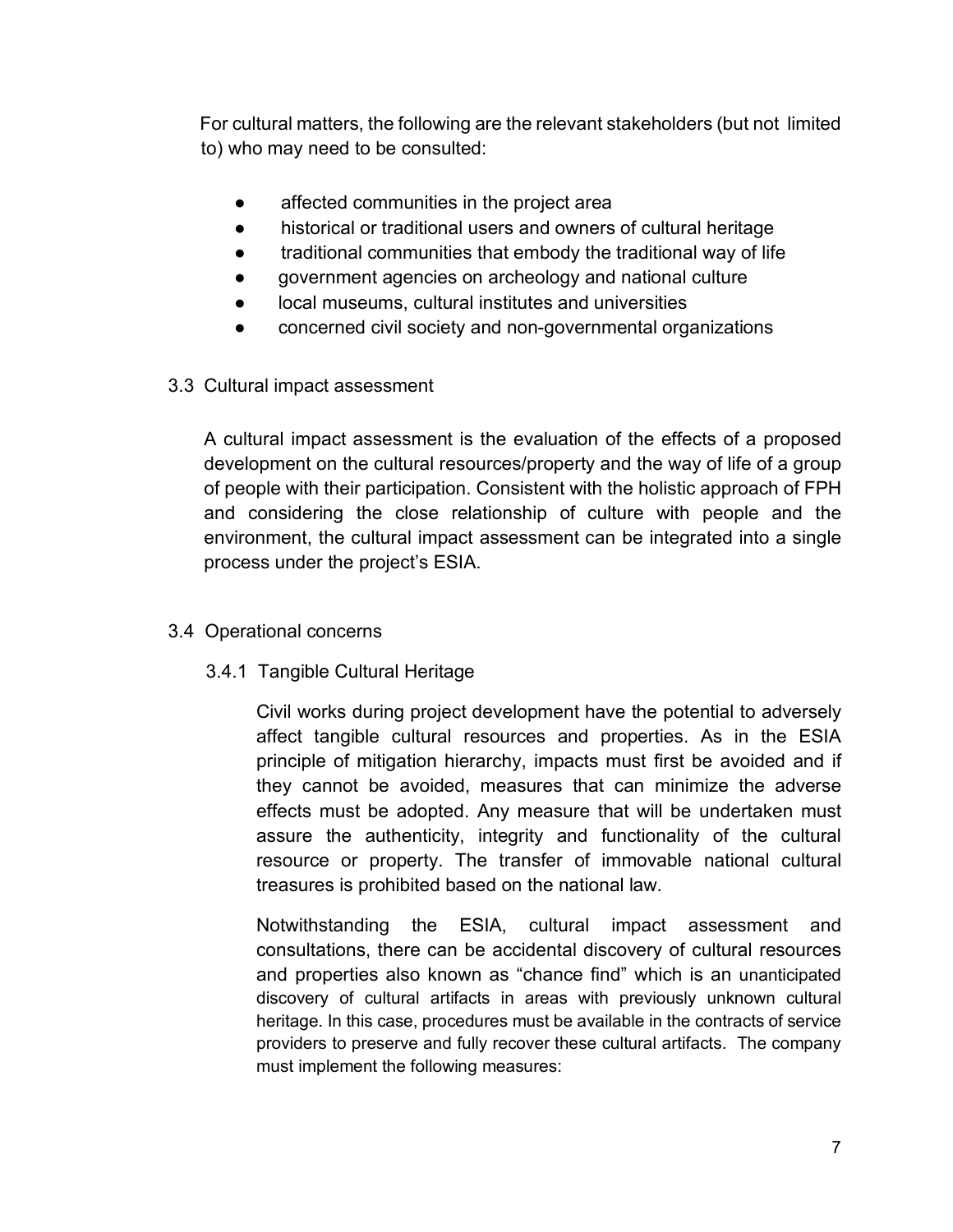- temporary suspension of work
- notification of and consultation with relevant authorities
- fencing off the area to avoid disturbance
- assessment by experts
- establishment of a system to keep records for verification
- monitoring of chance find procedures

Based on the law, chance finds must be reported to the National Museum or the National Historical Institute and the local government unit (LGU) with jurisdiction in the area.

3.4.2 Intangible Cultural Heritage

The intangible cultural heritage of major significance to the country and the company in its project sites is the culture of IPs in the area. Below must be considered to respect the IP culture and their rights.

#### 3.4.2.1 Free and Prior Informed Consent

In recognition of the rights of IPs to their ancestral domain and selfdetermination and to respect their culture, a "Free and Prior Informed Consent" (FPIC) must be secured by the company.

FPIC is both a principle and a process that seeks consensus of all members of the indigenous cultural communities which is free from any external interference or coercion and obtained after a proponent fully discloses the intent and scope of the activity in a language and process that are understandable to the community. The FPIC process guarantees that the potential social and environmental effects of any project from the perspective of the IPs will be considered, including their right to approve or reject the project.

The company must secure an FPIC prior to any activity that will be located within ancestral domains. The following are the critical parameters that the company must consider:

- provision of complete and accurate information needed for decision in a manner understood by the IPs
- participative consultation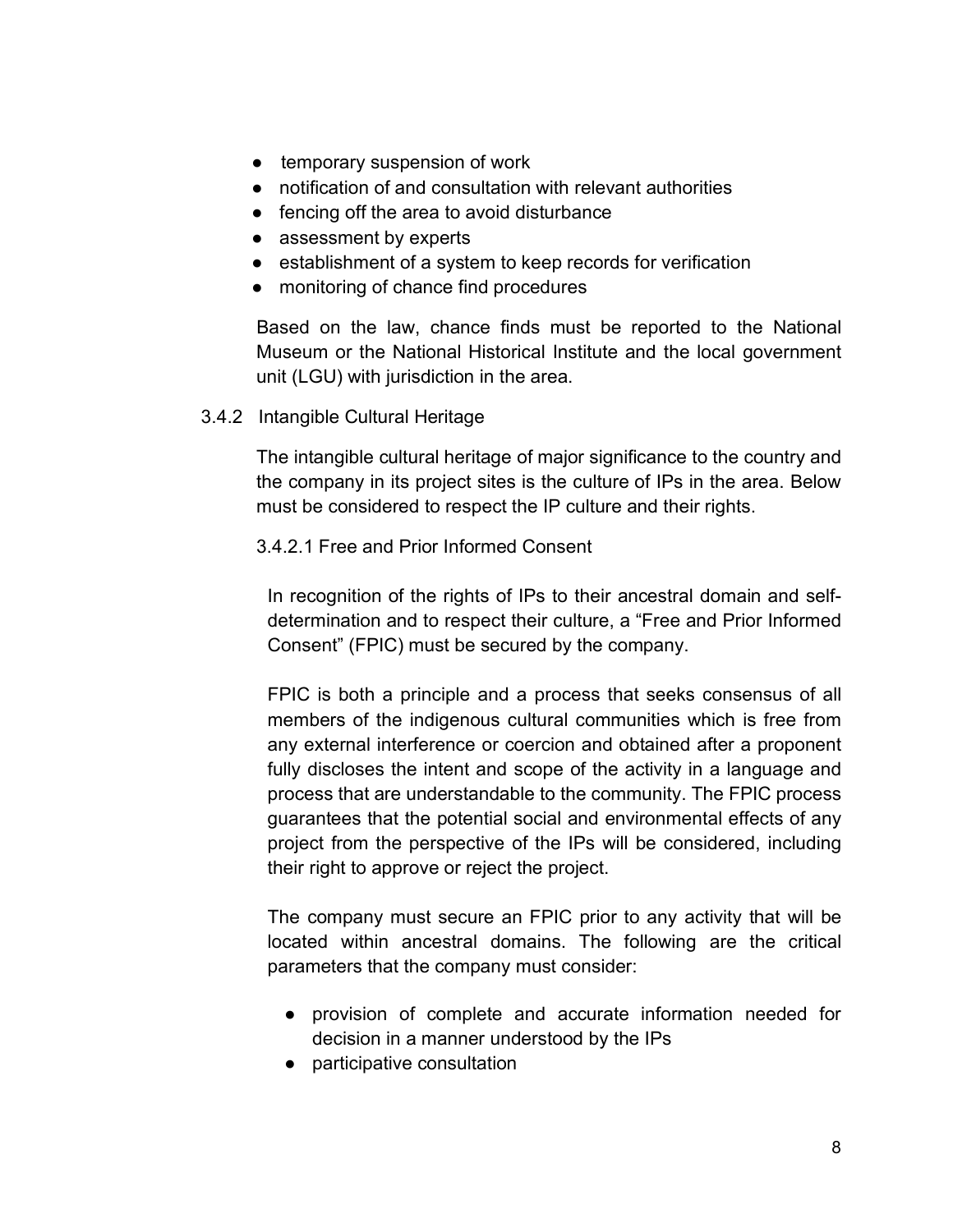- freedom of IPs to have their own internal and collective decisionmaking process
- respect for IP's collective decision and related conditions
- proper and accurate documentation of IP decision

# 3.4.2.2 Grievance Redress Mechanism (GRM)

The GRM for IP communities are mandated in the Indigenous Peoples Rights Act where IPs have the right to use their own customary laws and justice systems in resolving conflicts and disputes. Issues may be dealt with at the tribal council level. For disputes on IP rights, the National Commission on Indigenous Peoples (NCIP) is the sole authority. This is however conditioned on a prior certification issued by the IP Council of Elders/Leaders. The decision of the NCIP is appealable for review with the Court of Appeals.

Depending on the IP complainant, other existing platforms for redress of grievances or concerns are available. These include but not limited to formal complaints, whistleblower reports, ESIA multi-sectoral monitoring, focus group discussions and assemblies.

The characteristics of a robust GRM as well as the steps to be undertaken in a GRM process that are found in the guidelines for the FPH Human Rights Policy may be considered to enhance the IP resolution process.

3.4.2.3 Monitoring of Respect for IP Rights

Since the respect for IP culture is rights-based, the monitoring procedures contained in the Human Rights Guidelines will apply.

The following information must be gathered to assess the effectiveness of the measures to the cultural impacts:

- existing and potential IP rights risks and impacts and affected stakeholders
- unforeseen impacts experienced and affected stakeholders
- how the policies and management systems are implemented and their results
- recurring grievances and affected stakeholders
- recurring stakeholder feedback and affected stakeholders